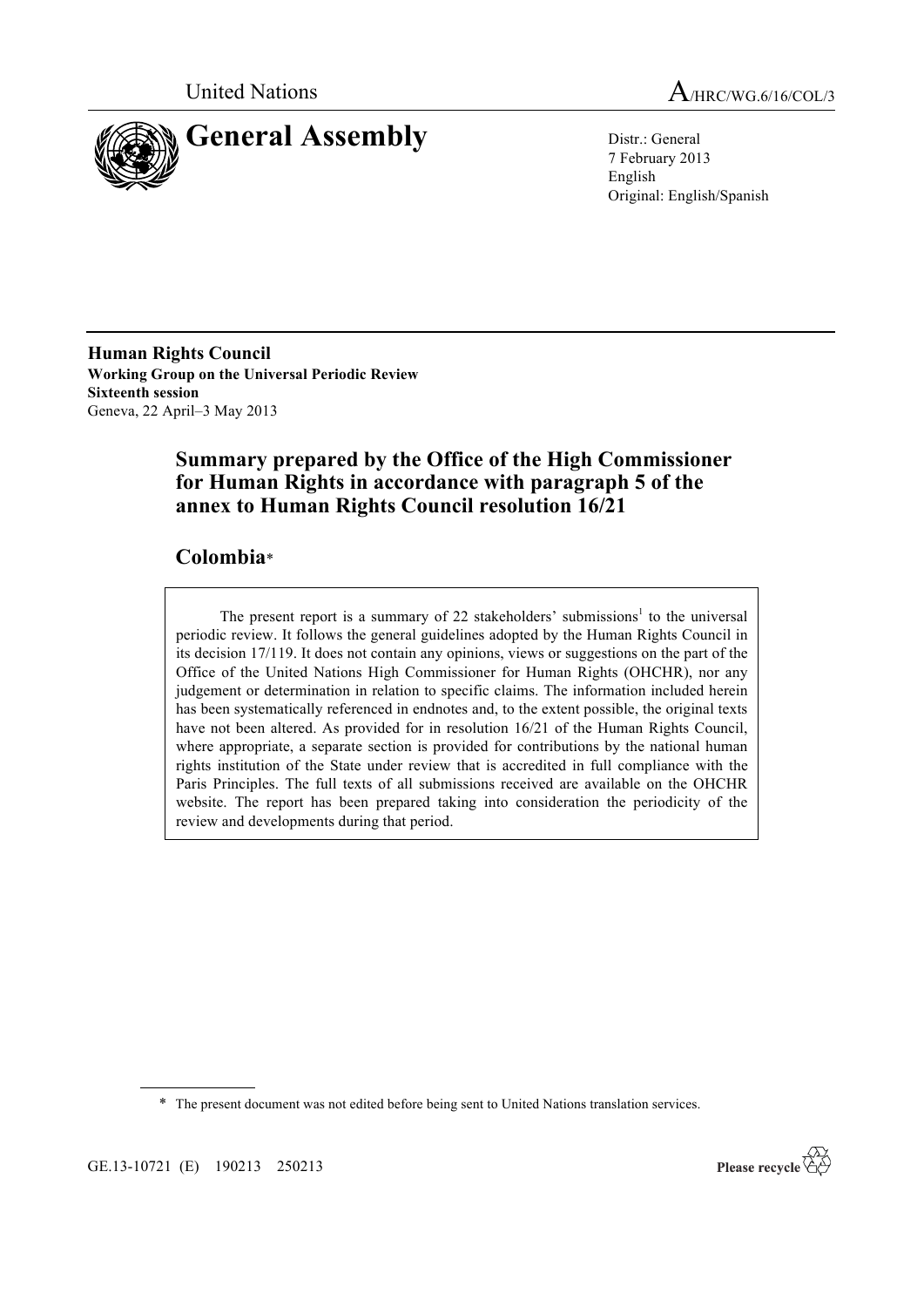# **I. Information provided by other stakeholders**

# **A. Background and framework**

1. Joint Submission 5 (JS5) stated that gross and systematic violations of human rights and international humanitarian law continued to be committed by all actors in the conflict. Civilians continued to be stigmatized by accusations of collaborating with one side or the others.2 Other organizations had similar views.<sup>3</sup>

2. Christian Solidarity Worldwide (CSW) reported that during 2011 and early 2012 the security situation in parts of the country improved and the Government passed important legislation pertaining to victims' rights and land reform. In certain regions illegal armed groups grew in number and consolidated their power.<sup>4</sup>

3. Joint Submission 4 (JS4) reported that on 26 August 2012 the Government and the Fuerzas Armadas Revolucionarias de Colombia (FARC) had signed the General Agreement on Ending the Conflict and Building a Stable and Lasting Peace.<sup>5</sup> JS4 supported the peace process and called on the parties to prioritize victims' right to truth, justice and reparations; to refrain from doing anything that might escalate the armed conflict; to respect international humanitarian law; and to bring an end to hostilities as soon as possible.<sup>6</sup> JS4 also urged the parties to ensure that civil society, and women in particular, were involved in the peace process<sup>7</sup> and asked the State to cooperate with the special procedures of the Human Rights Council and to allow the international community to underwrite the process.<sup>8</sup> Other organizations referred to the peace talks and made recommendations.<sup>9</sup>

## **1. Scope of international obligations**

4. Joint Submission 6 (JS6) highlighted the ratification by Colombia of the Convention for the Protection of All Persons from Enforced Disappearance, as recommended during the previous universal periodic review (UPR). JS6 believes there is a pressing need for Colombia to recognize the competence of the Committee on Enforced Disappearances.<sup>10</sup>

5. The International Commission of Jurists (ICJ) recalled that Colombia had yet to become a party to the Optional Protocol to the International Covenant on Economic, Social and Cultural Rights, the Optional Protocol to the Convention against Torture, and the Third Optional Protocol to the Convention on the Rights of the Child.<sup>11</sup>

## **2. Constitutional and legislative framework**

6. Red Internacional de Derechos Humanos (RIDH) said that the demilitarization process undertaken pursuant to the 2005 Justice and Peace Act had been found to have some serious weaknesses and it had not been possible to dismantle the increasingly active paramilitary organizations.<sup>12</sup>

7. JS5 was concerned by the adoption of the "Legal Framework for Peace" (June 2012), which included the possibility of amnesty for human rights violations. The reform gave Congress the power to suspend the execution of sentences of persons convicted of crimes against humanity or against internationally protected persons, or to grant them a pardon.13 Human Rights Watch (HRW) considered that the Legal Framework for Peace contradicted several of the recommendations Colombia accepted during the previous UPR<sup>14</sup> and recommended that the Government ensure that victims of crimes against humanity and war crimes are guaranteed access to an effective judicial remedy and that those responsible for atrocities are prosecuted and receive punishments after a conviction.<sup>15</sup>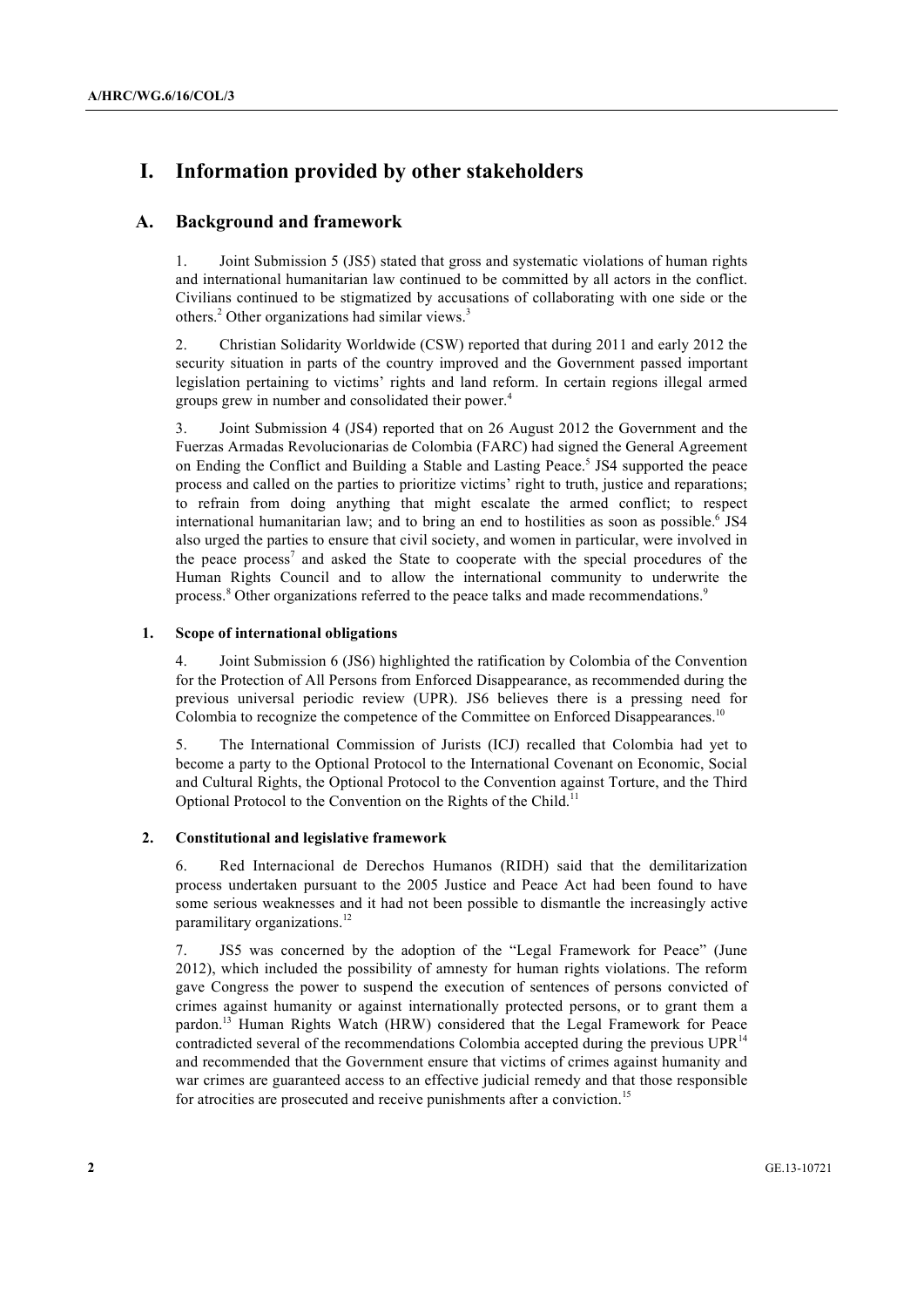8. The Society for Threatened Peoples (STP) acknowledged the adoption, in 2011, of the Victims and Land Restitution Law (1448). The law was crucial because it acknowledged the existence of the armed conflict. It provided the option for victims to request their stolen land back or receive reparation for their lost possessions. Even though the law was a first step towards supporting the rights of the displaced population, its implementation needed further measures and the content had to be enlarged.<sup>16</sup> HRW recommended that the Government increase personnel, in particular lawyers, in the land restitution offices, and create a special prosecutorial unit dedicated to investigating threats and violence against land claimants and illegal land seizures.<sup>17</sup>

9. JS4 said that Law 1448 contained some troubling provisions; for instance, it recognized only the victims of State agents, to the exclusion of all others. About 30 per cent of the displaced population would be excluded from the restitution process as they were leaseholders, sharecroppers or tenants. There was no guarantee that victims living abroad would be compensated. Restitution covered only land, not property, housing or jobs. There were no mechanisms for eliminating violence, inequalities and injustices against women victims.18 Amnesty International (AI) regretted that victims of paramilitary groups were excluded from Law 1448 because, since the supposed demobilization of paramilitaries, the Government saw them as victims of criminal gangs.<sup>19</sup> The Institute for Human Rights and Business (IHRB) noted that article 177 of Law 1448 established that one of the sources to finance the reparations fund would be contributions from companies that financed illegal armed groups. $20$ 

10. JS4 condemned the proposed constitutional reform of the military criminal justice system, whereby the military court would investigate cases of arbitrary detention, cruel, inhuman and degrading treatment and war crimes, among other things. The proposal would change the rule whereby, in case of doubt, cases came under the jurisdiction of the ordinary courts.<sup>21</sup> AI,<sup>22</sup> HRW<sup>23</sup> and ICJ<sup>24</sup> also opposed this reform. HRW recommended that the Government ensure that civilian authorities investigate, prosecute and try all alleged human rights violations perpetrated by security forces.<sup>25</sup>

11. JS6 stressed that Act No. 1408 of 2010, on paying tribute to the victims of enforced disappearance and taking steps to locate and identify them, amounted to recognition of the thousands of victims who were relatives of disappeared persons.<sup>26</sup> JS6 recommended that the Government ensure that Act No. 1408 was fully implemented and that it report on the institutional and policy measures taken to this end.<sup>27</sup>

12. Joint Submission 3 (JS3) indicated that in 2009 the jurisprudence of the Constitutional Court regarding conscientious objection to military service changed and ruled that the absence of procedures whereby this right could be exercised was a serious omission, and called upon Congress to bring in legislation to this end.<sup>28</sup> Round-ups (*batidas*) had become less frequent since then, but had not disappeared.<sup>29</sup>

#### **3. Institutional and human rights infrastructure and policy measures**

13. IHRB noted the establishment of the National Human Rights and International Humanitarian Law System (Decree 4100/2011), which included new responsibilities for ministries of relevance to business and human rights. For example, the Ministry of Mines and Energy was mandated to develop strategies to ensure that extractive companies take steps to prevent human rights abuses and address activities which might result in negative impacts on communities.<sup>30</sup>

14. Front Line Defenders (FLD) noted the dismantling of the Departamento Administrativo de Seguridad (DAS) and the establishment, in December 2011, of the National Protection Unit (UNP) which replaced the National Protection Programme for Human Rights Defenders.<sup>31</sup> Following the discovery that the State had been carrying out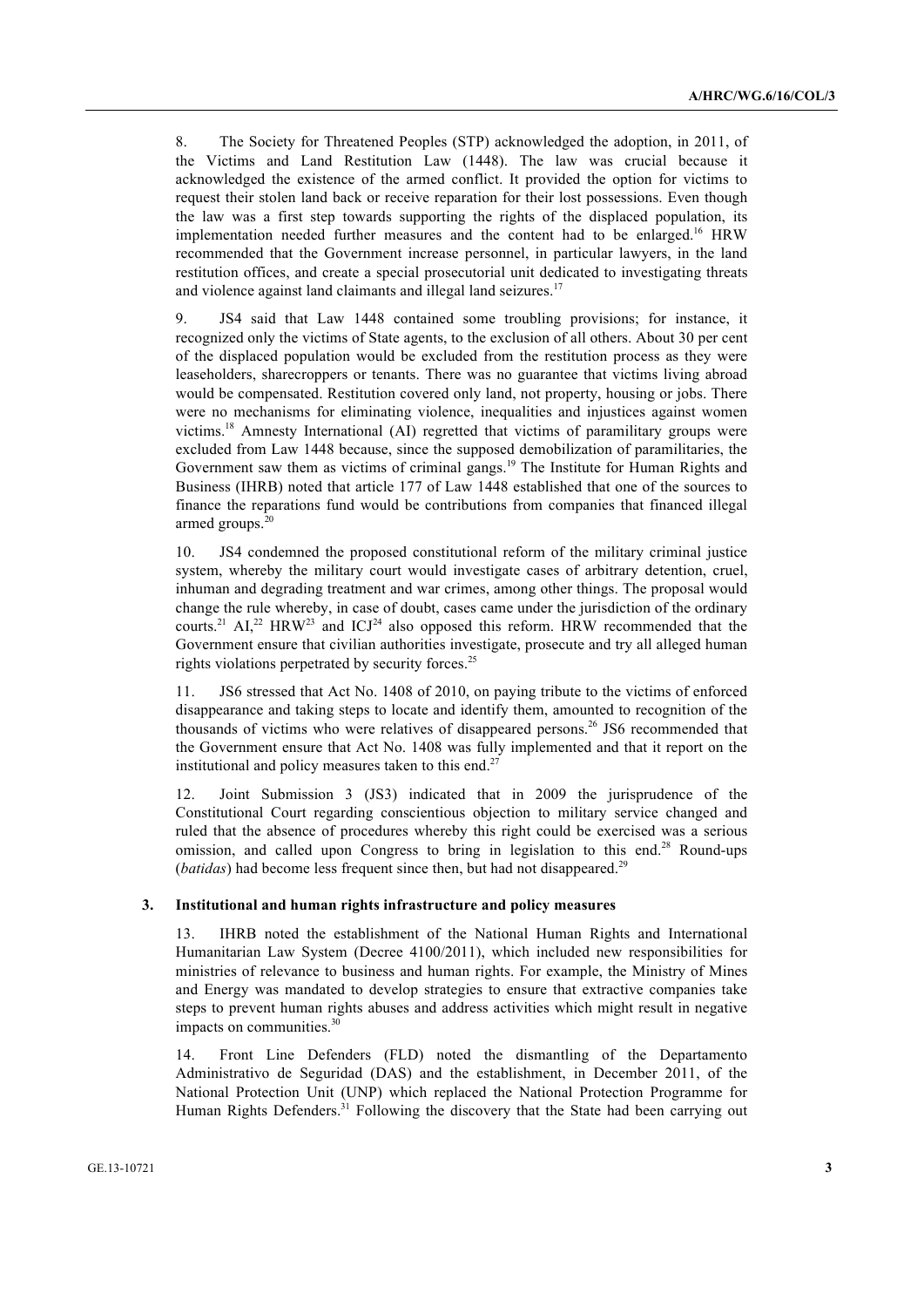illegal intelligence against human rights defenders, including through the Protection Programme, several defenders and organizations had returned their protection mechanisms<sup>32</sup>

# **B. Cooperation with human rights mechanisms**

15. JS6 acknowledged the importance of the reports submitted by the Government subsequent to its first UPR and said that they were an example of good practice for other States.<sup>33</sup>

16. JS5 considered that Colombia had not yet complied with most of the recommendations made by the various United Nations mechanisms.<sup>34</sup>

17. ICJ recommended that Colombia accept the requests of the special rapporteurs on adequate housing, on the right to food and on extreme poverty and the Working Group on Mercenaries to undertake missions at the earliest possible opportunity.<sup>35</sup>

18. CIVICUS recommended that Colombia invite the special rapporteurs on human rights defenders, on freedom of expression and on freedom of peaceful assembly and association to visit the country.<sup>36</sup>

# **C. Implementation of international human rights obligations, taking into account applicable international humanitarian law**

### **1. Equality and non-discrimination**

19. STP reported that indigenous and Afro-Colombian peoples were excessively affected by structural poverty, inequality and the armed conflict. Their territories and lives were intruded by the military, guerrilla and paramilitary, their land was destroyed and misused by coca or palm oil plantations and they were frequently displaced.<sup>37</sup>

20. JS4 said that there were still problems in guaranteeing the constitutional rights of the LGBTI community. The Government had not carried out any campaigns to counter prejudice and Congress had not legislated on same-sex marriage and adoption. Nor was there a law on gender identity that guaranteed the rights of the transgender community.<sup>38</sup>

## **2. Right to life, liberty and security of the person**

21. JS4 reported that in 2010 at least 1,597 people had died as a result of sociopolitical violence and that the number of extrajudicial executions attributed to the security forces had increased by 68.18 per cent between the first and second half of 2010.<sup>39</sup>

22. JS5 reported that the directives providing incentives to members of the armed forces who presented persons killed in combat as results were still valid.<sup>40</sup> JS4 pointed out that in February 2012 the Ministry of Defence had declared that Directive No. 029/05, which offered incentives for members of the armed forces to present the number of persons killed in combat as results, "was no longer in force" and that Directive No. 021/11, the contents of which were confidential, "regulates the criteria for paying rewards". JS4 believes this new instruction should be disseminated as a sign of transparency.<sup>41</sup>

23. AI stated that the FARC and ELN continued to commit serious human rights abuses and violations of international humanitarian law. In February 2012, the FARC announced it would end all kidnapping of civilians for ransom. AI indicated that this was an important first step, but must be followed up by a firm commitment to put an immediate and unconditional end to all human rights abuses and violations of international humanitarian  $law<sup>42</sup>$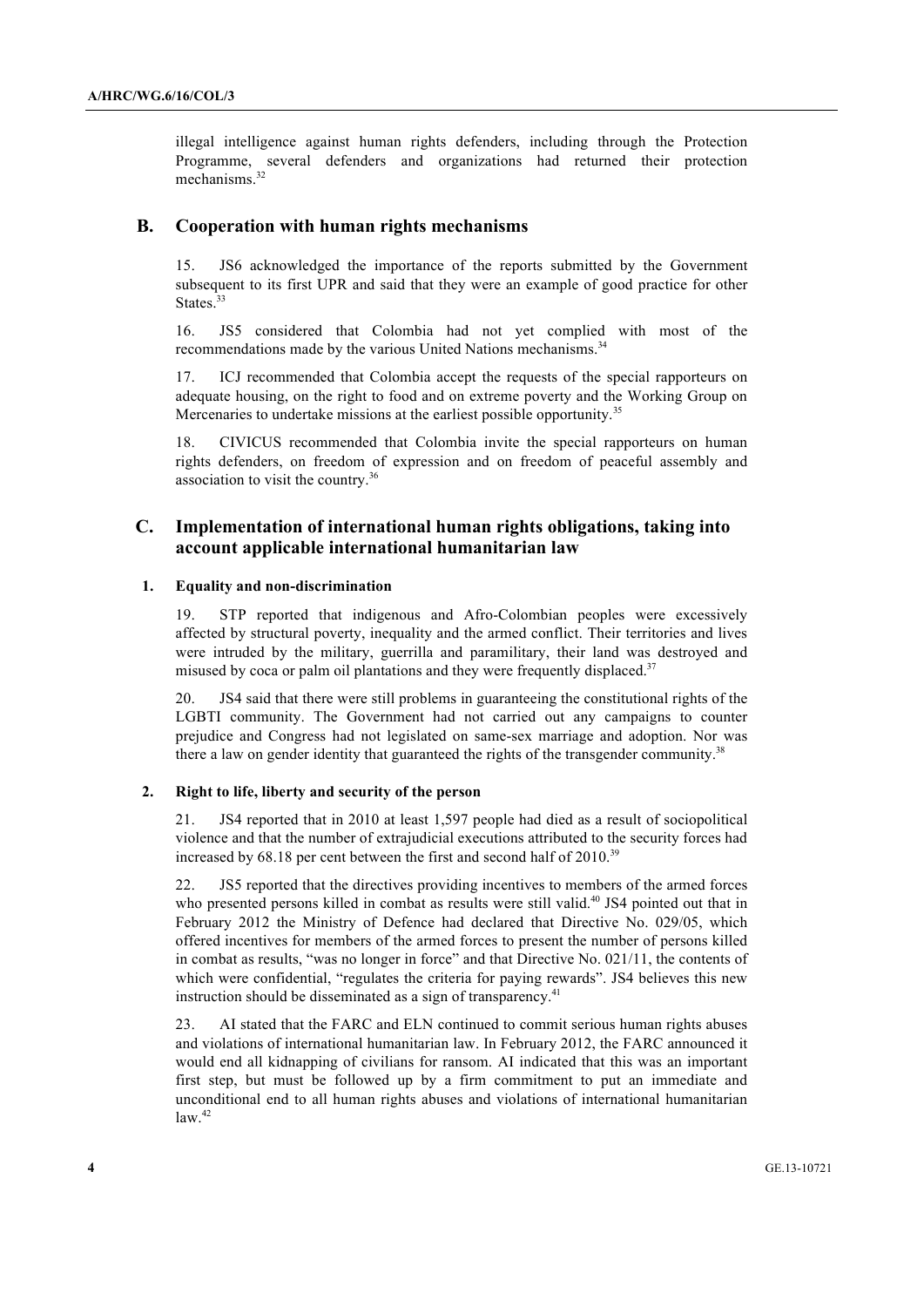24. The monitoring committee of the Colombian Alliance for Children (ANC) pointed out that a large area of the country had been mined by armed groups, and that 9,964 landmine victims had been recorded between 1990 and July 2012.<sup>43</sup> RIDH recommended that Colombia undertake an intensive demining programme and that it call on all parties to the armed conflict to stop using mines as a tactic of war.<sup>44</sup>

25. JS4 noted that since 2005 the Government had denied the existence of paramilitary groups and insisted on calling them criminal gangs (*bandas criminales*, or BACRIM) engaged in drug-related violence. However, the paramilitary groups had not been dismantled and their crimes went unpunished.<sup>45</sup> RIDH recommended that the Government take effective measures to counter paramilitary activities and that it stop attributing such activities to criminal gangs.<sup>46</sup>

26. JS4 pointed out that 16,907 persons remained missing as a result of enforced disappearances, according to official figures. Government efforts to find disappeared persons had been inadequate and problems persisted regarding the loss or destruction of information and the inappropriate treatment of the remains of unidentified individuals.47

27. JS4 said that at least 143 cases of torture<sup>48</sup> and 313 cases of arbitrary detention by State agents had been reported in 2010, and that such violations continued to be committed in 2012.<sup>49</sup>

28. JS5 reported that 120 of the 142 Colombian prisons were overpopulated. The global average of overpopulation was 47 per cent, but could reach 364 per cent in some cases. By 31 July 2012, 31 per cent of the 111,242 persons deprived of liberty were still awaiting judicial decisions. More than 66,906 persons were in jail for minor offenses, while only 564 were detained in relation to serious crimes committed in the context of the armed conflict. The health system for detainees had collapsed and no medical attention was being given. From January to July 2012, 80 people died due to lack of medical care.<sup>50</sup>

29. Joint Submission 8 (JS8) said that, despite the Government's efforts, the use of sexual violence as a tactic of war was a systematic and widespread practice.<sup>51</sup> Impunity for acts of sexual violence against women was endemic.<sup>52</sup> JS8 stressed that sexual violence was one of the main causes of forced displacement.<sup>53</sup>

30. JS8 also said that the women recruited by illegal armed groups were particularly vulnerable to sexual violence and were obliged to use inadequate and harmful contraceptive methods. They were also forced to have an abortion if they fell pregnant.<sup>54</sup>

31. In August 2012, a bill had been presented to Congress that would define sexual violence as a crime against humanity. The bill was supported by women's organizations.<sup>55</sup>

32. Joint Submission 7 (JS7) recommended that Colombia should, as a matter of urgency, define femicide as an offence and establish special mechanisms to ensure justice for victims.<sup>56</sup>

33. AI recommended that the Government develop a comprehensive plan of action to address violence against women, in consultation with survivors and women's organizations and on the basis of the repeated recommendations made by the United Nations and the Inter-American human rights system.<sup>57</sup>

34. For the International Human Rights Clinic of the University of Oklahoma College of Law (IHRC-OU), violence against indigenous women remained alarmingly elevated. Military, paramilitary and mining operations caused a high rate of violence, sexual violence, exploitation and enslavement of indigenous women.<sup>5</sup>

35. JS7 recommended that specific cases of sexual violence against lesbians and transsexual women should be investigated and publicized in order to guarantee the rights of such women.<sup>59</sup>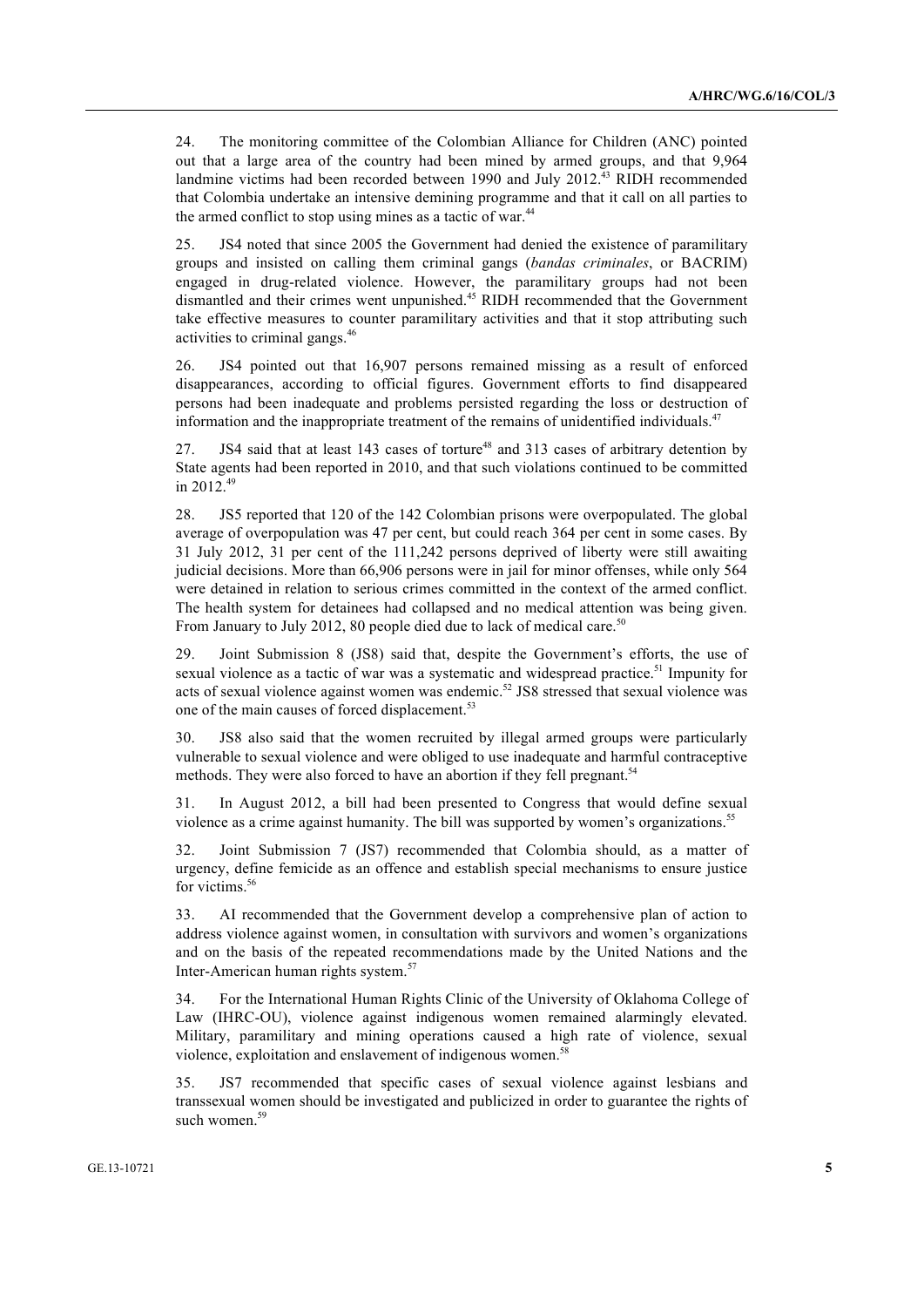36. Joint Submission 2 (JS2) stressed that there were no studies on sexual or genderbased violence against persons with disabilities<sup>60</sup> but the Ombudsman's Office had reported  $320$  such cases in 2011. Some 79 per cent of the victims were women.<sup>61</sup>

37. ANC pointed out that there had been an increase in the illegal recruitment of persons under the age of 18, especially in rural areas and on indigenous reservations, the territories of the Afro-Colombian population and the outskirts of cities.<sup>62</sup>

38. CSW recommended that Colombia take strong measures to ensure that its security forces did not forcibly induct minors into the military or use children as operatives.<sup>63</sup>

39. ANC reported that children were also victims of violence, with an average of three deaths a day. In 2011 a total of 14,211 cases of violence against children had been reported  $-480$  more than the year before.<sup>64</sup>

40. The Global Initiative to End All Corporal Punishment of Children (GIEACPC) stated that there was no explicit legal prohibition of all corporal punishment and that existing legislation appeared not to apply to children in indigenous communities.<sup>65</sup>

41. ANC pointed out that the situation of children exploited for sexual purposes remained critical. There were discrepancies in the way the National Plan of Action for 2006–2011 was implemented in the regions and in the capital. Nevertheless, the promulgation of Act No. 1329 and Act No. 1336 was a significant step forward in that the demand for the sexual exploitation of children had been made a criminal offence and children up to the age of 18 were now considered victims.<sup>66</sup>

42. According to ANC, the use of child labour had risen since 2009 and appeared to be becoming delinked from poverty, which had been used to justify it in the past.<sup>67</sup> ANC believed there was a pressing need to devise a policy to prevent child labour and ensure that children could enrol or remain in school.<sup>68</sup>

#### **3. Administration of justice, including impunity and the rule of law**

43. JS5 reported that justice officials continued to be victims of attacks, accusations and killings. Pressures were particularly strong when dealing with cases involving elements of the security forces, as reflected in the March 2011 murder of a judge. Between January and April 2012, 11 lawyers were killed.<sup>69</sup> Also, the statements of high authorities questioning decisions in different cases affected the independence of the Judiciary.<sup>70</sup>

44. AI recalled that Colombia had accepted a number of UPR recommendations to ensure appropriate investigation of human rights abuses and to combat impunity. AI welcomed progress in recent years to bring to justice a few of those responsible for human rights abuses; however, this remained the exception.<sup>71</sup>

45. For JS4, impunity for the highest-ranking violators of human rights was a structural problem.<sup>72</sup> The Attorney General's Office had opened 1,579 investigations into extrajudicial executions since January 2000 but had obtained convictions in only 16 cases. Investigations into high-ranking military officers were rare.<sup>73</sup> There was widespread impunity in relation to investigations into sexual violence in the armed conflict.<sup>74</sup>

46. JS8 pointed out that the Constitutional Court, in its Decision No. 092 of 2008, had referred 183 cases of sexual violence against women to the Attorney General's Office. Many women's organizations saw the decision as a step towards ending impunity.<sup>75</sup> Unfortunately, as at September 2011, sentences had been handed down in only 5 of the 183 cases.<sup>76</sup> JS8 recommended that the Government take effective measures to ensure that all cases of sexual violence referred to the Attorney General's Office by the Constitutional Court were investigated.<sup>77</sup>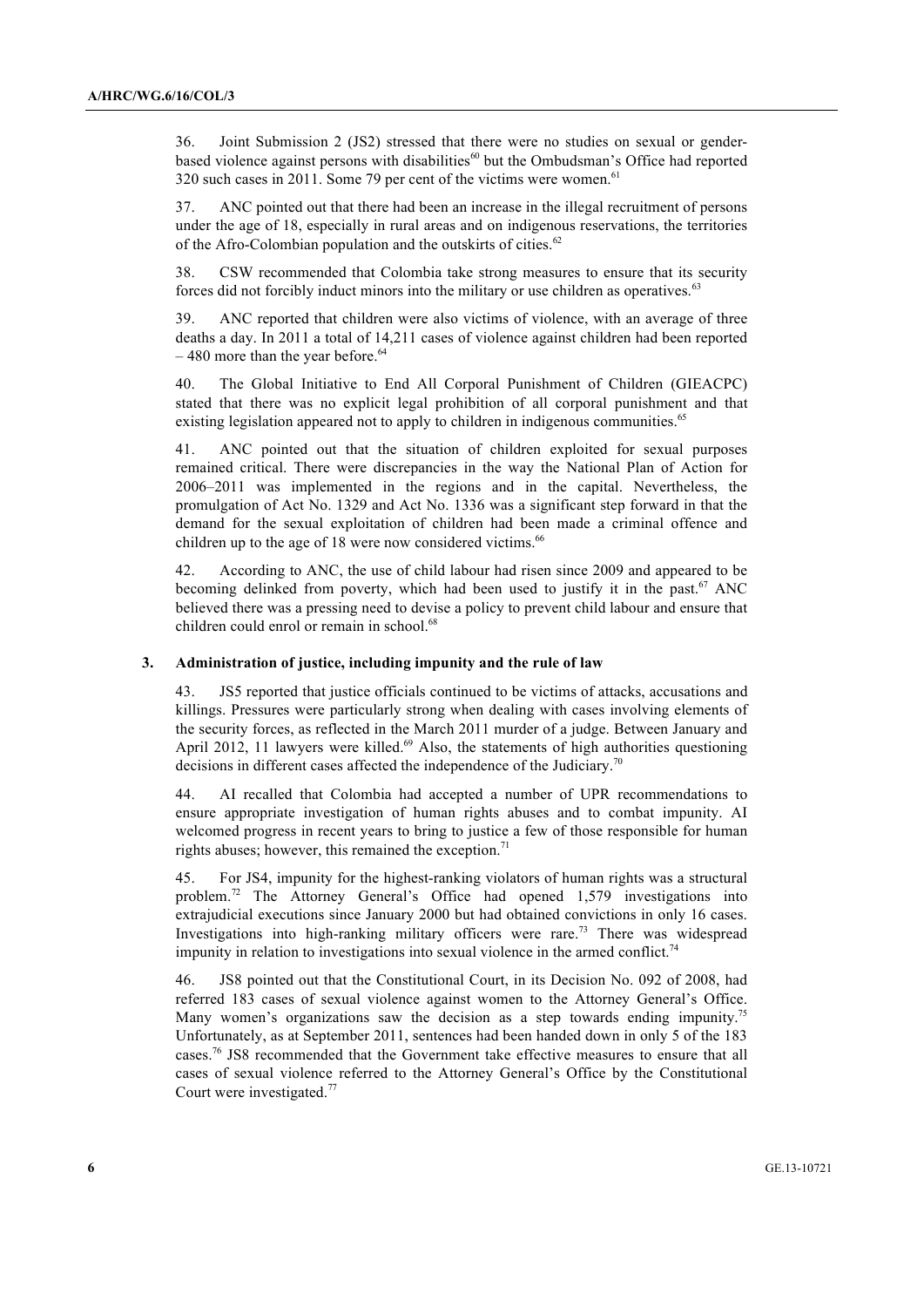47. ICJ noted that prosecution authorities did not investigate the accessories to the commission of crimes, especially when they were powerful economic actors.<sup>78</sup> Colombia had not developed criminal law establishing criminal liability for legal entities, including corporations.<sup>79</sup> ICJ recommended that the Government consider a reform of its legislation to develop corporate criminal liability in cases involving serious human rights abuses.<sup>80</sup>

48. Reporters sans frontières (RSF) noted that many paramilitaries still enjoyed impunity. However, an important step had been taken in September 2012, when the Counsel-General had recognized the abuse suffered by a female journalist at the hands of paramilitaries in 2000 as a crime against humanity, so that the case was not subject to a statute of limitations $81$ 

49. ANC pointed out that, despite the introduction of the juvenile criminal justice system in 2007, there were still major bottlenecks impeding progress towards the educational goals it was set up to achieve.<sup>82</sup>

### **4. Right to family life**

50. ANC acknowledged that there had been a steep fall in the number of children not registered with the Civil Registry. In 2010, 96.5 per cent of under-fives were registered, as compared with 79.3 per cent in  $2005$ .<sup>83</sup>

#### **5. Freedom of religion or belief, expression, association and peaceful assembly**

51. CSW reported that a significant percentage of Christians living in conflict zones were targeted by the armed groups because of their faith. An estimated 200 churches were believed to be forcibly closed across the country, entire Christian communities had been displaced and church leaders had been marked for assassination.<sup>84</sup> CSW recommended that the Government consider adding church leaders to the category of "vulnerable groups" and affording them the security mechanisms that this implies.<sup>85</sup>

52. RSF felt that the physical safety of journalists was still under threat. The most formidable enemies were the paramilitaries<sup>86</sup> but guerrilla fighters were also a threat.<sup>87</sup> Journalists' security had improved in cities but deteriorated in the provinces. Local indigenous communities and their media outlets were at greatest risk.<sup>88</sup>

53. CIVICUS reported that, in May 2012, the Supreme Court had upheld defamation provisions in the penal code. Given that a civil remedy for libel under the law would had been sufficient, the court ruling had further threatened media freedom in Colombia.<sup>89</sup> CIVICUS recommended that the State amend the libel law to limit libel to a civil penalty.<sup>90</sup>

54. Joint Submission 1 (JS1) reported that in 2012 Congress had passed the *Ley Lleras* under which copyright infringers and internet service providers who facilitated media piracy could face criminal penalties.<sup>91</sup> The protection of copyright on the internet must be weighed against the right to freedom of expression.<sup>92</sup> JS1 recommended that the Government ensure that constitutional protections made it clear that freedom of expression included Internet-related expression.<sup>93</sup>

55. JS5 reported that, with 35 murders in 2011, Colombia was, once again, the most dangerous country for trade unionists in the world. Impunity for violence against trade unionists was widespread, discouraged union membership and helped to create an environment conducive to violations of labour rights.<sup>94</sup>

56. JS5 was concerned over increased numbers of attacks against human rights defenders, trade unionists, journalists and social and community leaders. Smear campaigns persisted against human rights defenders, particularly those linked to land restitution processes and in areas where there were large scale economic interests. Also of concern was the lack of progress to address the structural causes of these attacks, such as impunity.<sup>95</sup>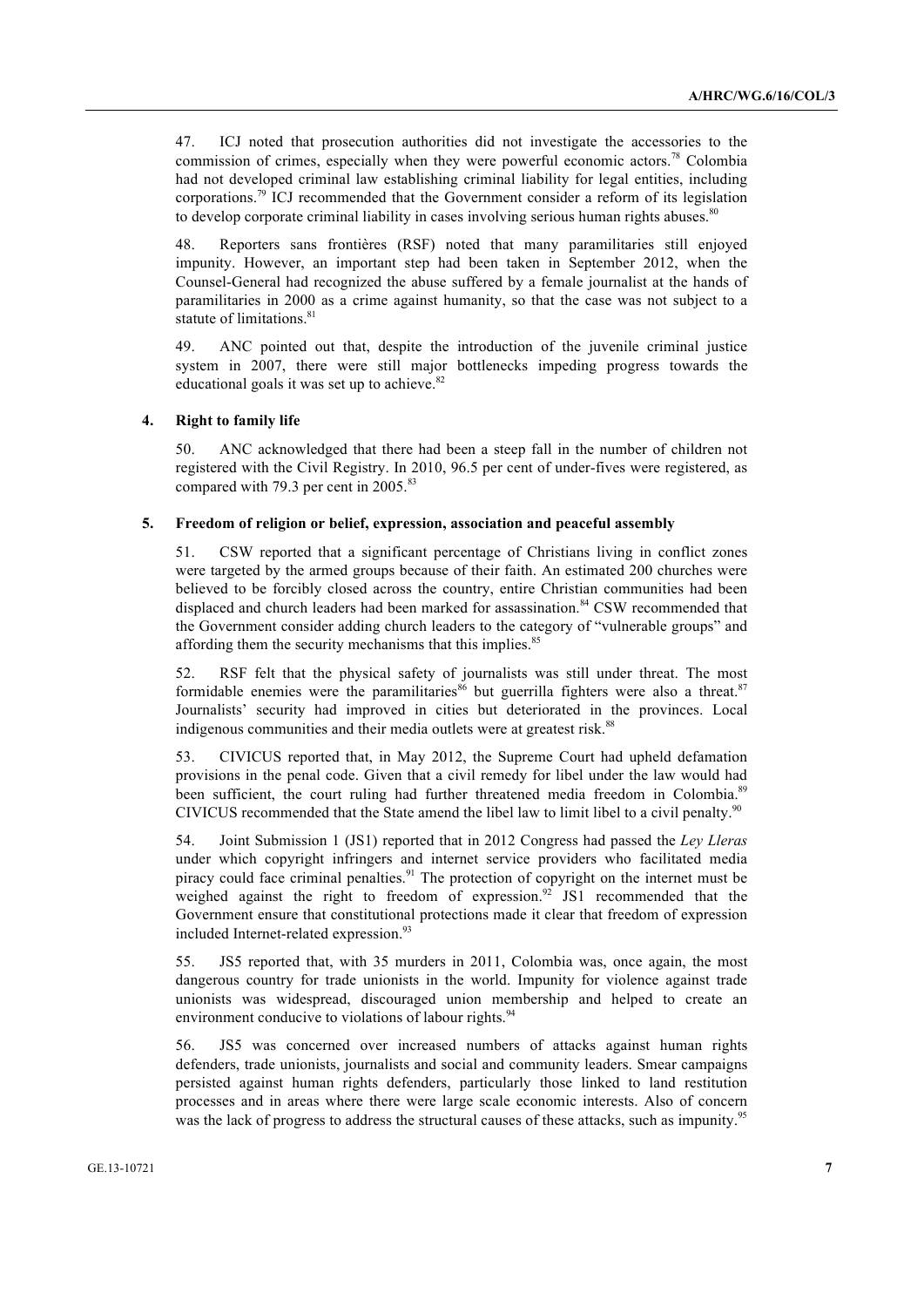57. JS4 reported that, between January 2008 and June 2012, at least 923 human rights defenders had been attacked, including 142 who had been murdered and 6 who had disappeared.<sup>96</sup> Indigenous and municipal leaders and lawyers representing persons with claims to land had been the targets of repeated attacks. Displaced female leaders had been the victims of sexual violence and killings. At least six LGBTI defenders had been murdered between 2009 and  $2011<sup>97</sup>$ 

58. AI recommended that the Government take more effective measures to ensure the protection of human rights defenders and trade unionists at risk, including by desisting from making statements that called into question the legitimacy of human rights work.<sup>98</sup>

59. FLD recommended that the State cease the criminalization of human rights defenders, ensure the immediate revision of all standing criminal investigations against defenders, close those cases where accusations were unfounded, and immediately release all defenders who were unjustly detained.<sup>99</sup>

#### **6. Right to work and to just and favourable conditions of work**

60. JS4 said that barely a third of workers had decent work. Although the unemployment rate had fallen, most work was in the informal sector. Inequalities between men and women persisted in terms of employment conditions, job opportunities and income.<sup>100</sup>

#### **7. Right to social security and to an adequate standard of living**

61. JS4 said that social injustice persisted. About 45 per cent of Colombians were living below the poverty line in 2011. The figure was over 68 per cent in rural areas. The areas with the highest concentrations of Afro-Colombians largely coincided with areas of extreme poverty.<sup>101</sup>

62. ANC reported that child poverty had risen in the last few years: in 2010, 52.1 per cent of children were from the lowest-income quintile and 37 per cent were living below the poverty line.<sup>102</sup> Malnutrition among the under-fives, however, had fallen to 4.5 per cent.<sup>103</sup>

63. FoodFirst Information and Action Network (FIAN) reported that in 2012, despite six successful debates in Congress, the Government had prevented the inclusion of the right to food in the Constitution.<sup>104</sup> FIAN recommended that Colombia grant constitutional recognition to the right to food.<sup>105</sup> In 2008, a national policy on food and nutrition security had been drawn up. The policy provided for the adoption of a national plan on food and nutrition security, but this had yet to be implemented.<sup>106</sup> In 2010, according to official figures, 42.7 per cent of Colombian households were vulnerable to food insecurity. Anaemia affected 7.6 per cent of women of childbearing age and 17.9 per cent of pregnant women. Some 55.2 per cent of women, and 45.6 per cent of men, were overweight.<sup>107</sup> Some 13.2 per cent of under-fives suffered from chronic malnutrition; 27.5 per cent of children between the ages of 6 months and 5 years were anaemic; and 10 per cent of children between the ages of 5 years and 17 years were small for their age.<sup>108</sup>

64. JS5 reported that the concentration of productive land continued to be very high: 0.4 per cent of landowners had control of 62.6 per cent of the land surface area. Between 6.8 and 10 million hectares had been grabbed and the land restitution policy lacked a clear concept of agrarian reform.<sup>109</sup>

65. JS5 reported that the current social security system centred on an insurance system based on market logic and did not guarantee the right to social security for the whole population.<sup>110</sup>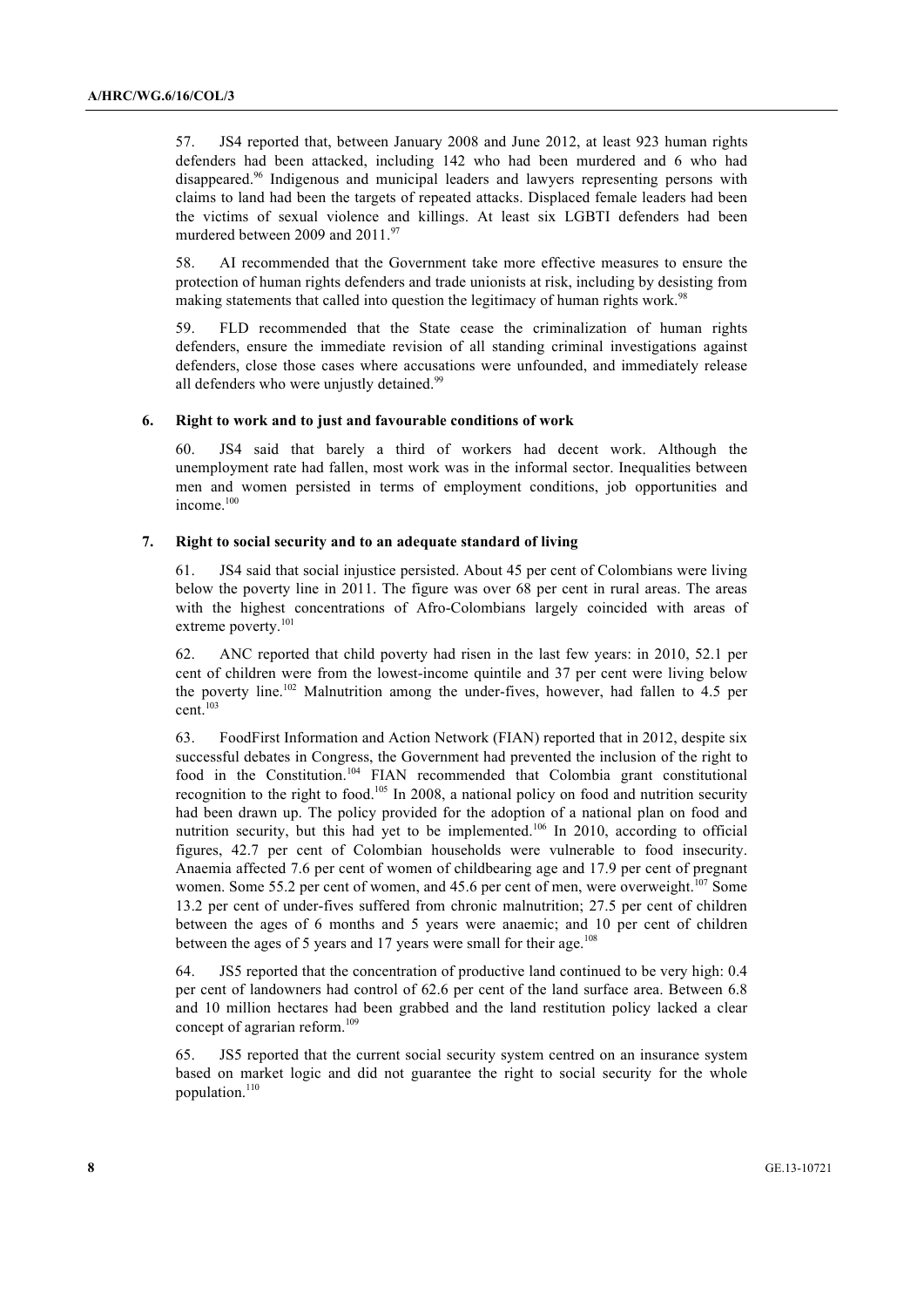### **8. Right to health**

66. ANC reported that maternal mortality had not changed since 2005, and still stood at 73 deaths per 100,000 live births. However, there had been a gradual fall in infant mortality, to 13.69 deaths per  $1,000$  live births in 2009.<sup>111</sup>

67. JS7 regretted that public servants used religious and misogynistic arguments to prevent women from exercising their sexual and reproductive rights.<sup>112</sup> In the case of the right to a safe legal abortion, which had been decriminalized in three situations, the Counsel-General had spoken out publicly against women and doctors involved in terminations of pregnancies. $113$  As a result, sexual and reproductive health services had been cut. Women who decided to terminate their pregnancy were stigmatized. There were fewer opportunities for training to ensure that the health system operated in accordance with the legislation.<sup>114</sup>

68. JS7 recommended that the Government offer training that covered the three situations in which abortion was legal, so that women could receive the treatment they needed and learn about their sexual and reproductive rights.<sup>115</sup> JS7 also recommended that abortion be decriminalized, so as to guarantee access by women and female adolescents to abortion on demand and free of charge in all health services, thereby respecting women's autonomy and freedom to take decisions about their body and their sexuality.<sup>116</sup>

### **9. Right to education**

69. JS4 reported that in 2010 nationwide enrolment had fallen by 0.9 per cent as compared with 2009, despite the annual increase in the infant population. The number of teachers had also fallen, by 0.8 per cent in comparison with 2009. There were over 40 students per teacher in State schools.<sup>117</sup>

70. Some 30 per cent of the Afro-Colombian population was illiterate – double the national average.<sup>118</sup>

71. For IHRC-OU a social stigma attached to speaking an indigenous language pressured children to stop using their native language.<sup>119</sup> It recommended that the Government work with indigenous leaders to establish integrated curricular models that promoted preservation of native language and traditional knowledge and encouraged literacy.<sup>120</sup>

#### **10. Persons with disabilities**

72. According to JS2, official statistics showed that 6.3 per cent of the population of Colombia had some permanent impairment. However, no indicator had been developed to cover the social inclusion of persons with disabilities.<sup>121</sup>

73. JS2 said that Colombia maintained a system of prohibition that was contrary to the Convention on the Rights of Persons with Disabilities. Prohibition completely deprived individuals of their legal capacity and prevented them from voting or taking any decisions regarding their property. It also allowed them to be sterilized by order of a court, and required them to have authorization for marriage.<sup>122</sup>

74. In the field of education, JS2 said there was a gap in attendance at educational institutions by persons with disabilities and the rest of the population in the 5–24 year age group (47 per cent, as compared with 65 per cent).<sup>123</sup>

## **11. Minorities and indigenous peoples**

75. JS5 reported that indigenous peoples and peoples of African descent continued to suffer attacks by the different armed actors, who put pressure on their territories due to their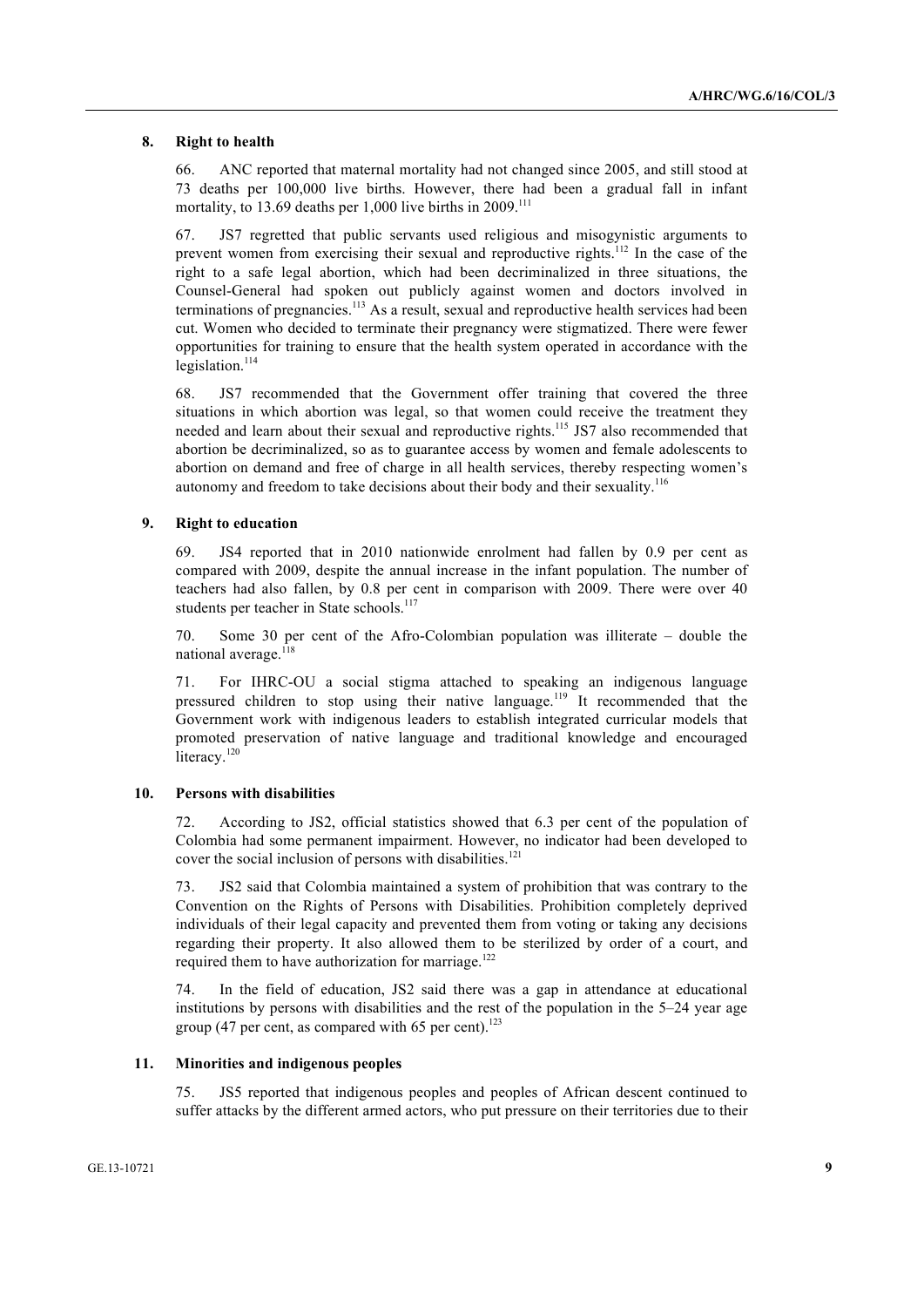richness in natural resources.<sup>124</sup> STP reported that there were high numbers of displacements among the indigenous and Afro-Colombian population, often caused by their presence in the regions most affected by the conflict.<sup>125</sup> It added that, in 70 per cent of cases of violence against indigenous peoples, women and children were the victims. Many women feared the forced recruitment of their children by the guerrilla or the paramilitary and chose to escape as the better option to survive.<sup>126</sup> Other organizations had similar views<sup>127</sup>

76. STP reported that, according to official numbers, 34 out of 87 indigenous peoples in Colombia were facing extinction, due largely to intrusion and displacement.<sup>128</sup>

77. IHRC-OU noted Colombia's commitment to develop and expand programmes for the protection of indigenous peoples.<sup>129</sup>

78. CSW stated that documented violations of religious freedom within indigenous communities had increased.<sup>130</sup>

79. IHRB stated that no proper legislation or procedures existed to guarantee that consultations with indigenous and Afro-Colombian peoples are conducted following established principles and jurisprudence when projects that exploit natural resources are undertaken in their territories. The absence of clear rules, based on the Declaration on the Rights of Indigenous Peoples, affected ethnic groups and companies alike and potentially lead to a variety of conflict situations, human rights violations and loss of social opportunities and capital investments.<sup>131</sup>

80. IHRC-OU recalled that in 2011 the Constitutional Court issued ruling T-129, holding that the State's consultation policy was inconsistent with ILO Convention 169. The Court acknowledged that the indigenous peoples' right to free, prior, and informed consent included veto power for actions affecting indigenous communities.<sup>132</sup>

81. IHRB recommended that the Government update legislation regarding free, prior and informed consent in order to guarantee the protection of the rights of indigenous and Afro Colombian communities consistent with international standards as well as social and capital investment opportunities.<sup>133</sup>

82. IHRC-OU recommended that the Government commence an investigation into all current resource development and extraction programmes on indigenous territory and suspend projects found to be inconsistent with ILO Convention 169, and that it take measures to recognize indigenous ownership interests in subsurface resources as a means to subdue coercion and influence of third-party extractive companies.<sup>134</sup>

#### **12. Migrants, refugees and asylum seekers**

83. JS5 reported that the Colombian refugee population in the Americas was estimated at some  $400,000$  people.<sup>135</sup>

#### **13. Internally displaced persons**

84. According to JS5, forced displacement remained massive, with between 3.9 and 5.5 million internally displaced persons (IDPs).<sup>136</sup> JS4 reported that, between 2008 and 2011, at least 1,206,439 persons had been displaced.<sup>137</sup> Some 22.5 per cent of the displaced population was of African descent and 7 per cent indigenous, mostly women and children.<sup>138</sup>

85. JS4 said that the Constitutional Court had recognized, in its Decision No. 092/08, the disproportionate impact of forced displacement on women, and had ordered that the problem be tackled. The Government had not acted on the decision and there were still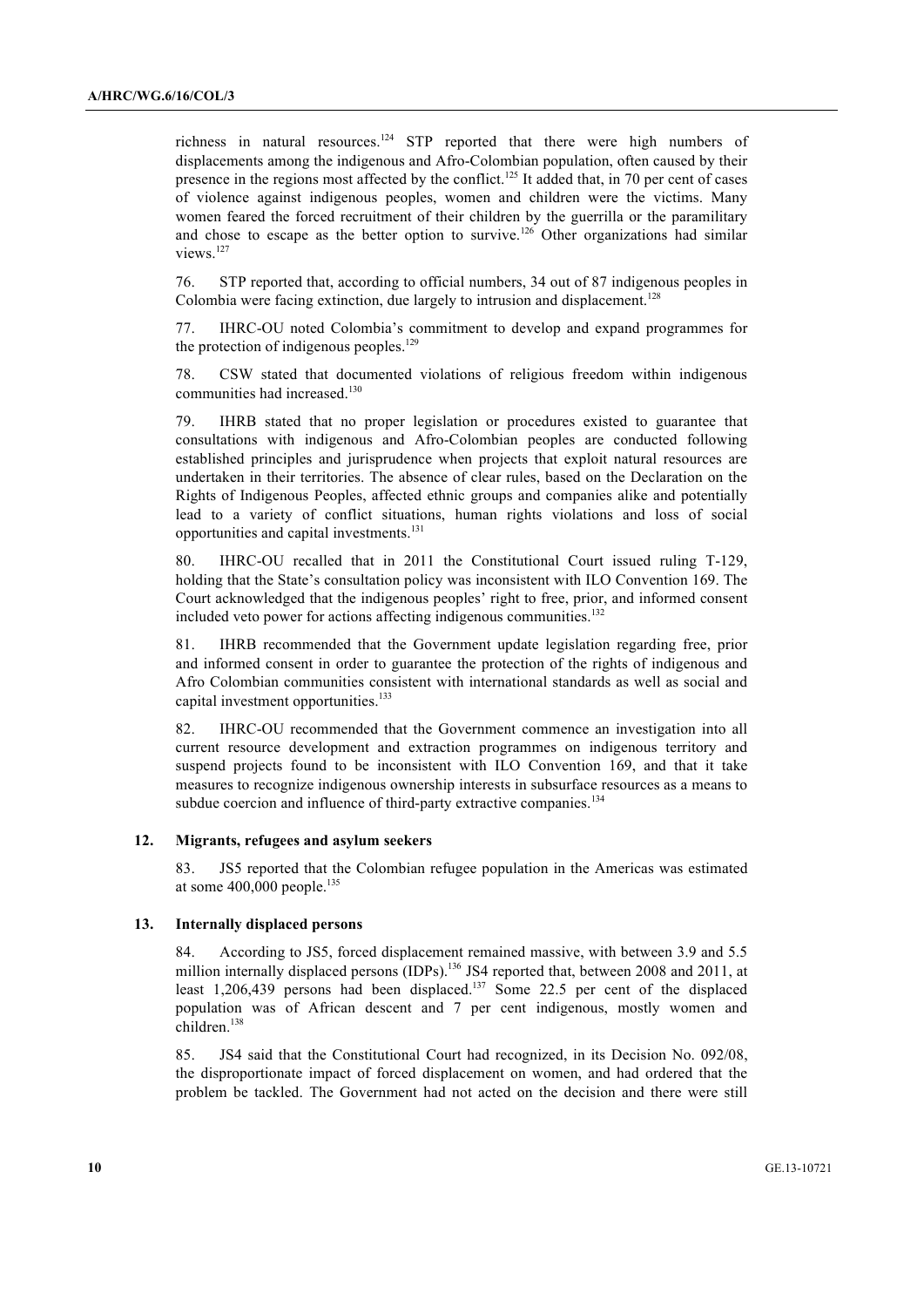shortcomings as regards the guarantees that the process of return under the Government's *Retornar es Vivir* strategy ("To return is to live") would be safe and voluntary.<sup>139</sup>

86. JS2 pointed out that the Constitutional Court had recognized that cases of persons with disabilities who had been displaced were widespread in Colombia. It also recognized that displacement exacerbated and caused disabilities.<sup>140</sup>

87. AI recommended that the Government ensure that effective measures were adopted to improve the protection of IDPs in line with United Nations human rights recommendations and the United Nations Guiding Principles on Internal Displacement.<sup>141</sup>

#### **14. Right to development and environmental issues**

88. JS6 said that mining megaprojects were located mainly in areas of conflict and that the interests of foreign investors were given priority over the rights of the population groups affected.<sup>142</sup>

89. RIDH stressed that paramilitary groups had played a decisive role in creating favourable conditions for the advance of multinational mining companies in the Córdoba and Antioquia regions.143 RIDH recommended the introduction of curbs on the forced displacement and intimidation of campesinos aimed at forcing them to sell their land to foreign companies.<sup>144</sup>

90. JS6 added that there was some concern that the benefits of the megaprojects would not be reflected in the enjoyment of basic rights in the regions concerned. Local communities were not involved in the process of drawing up and implementing mining policy or the wider development process.<sup>145</sup>

*Notes*

| <sup>1</sup> The stakeholders listed below have contributed information for this summary; the full texts of all |
|-----------------------------------------------------------------------------------------------------------------|
| original submissions are available at: www.ohchr.org. (One asterisk denotes a national human rights             |
| institution with "A" status).                                                                                   |
| Civil society                                                                                                   |

| AI             | Amnesty International                                                                       |
|----------------|---------------------------------------------------------------------------------------------|
| ANC            | Mesa de Monitoreo de la Alianza por la Niñez Colombiana, Colombia                           |
| <b>CIVICUS</b> | World Alliance for Citizen Participation, Johannesburg, South Africa                        |
| CSW            | Christian Solidarity Worldwide New Malden, Surrey, United Kingdom                           |
| FIAN           | Organización Internacional por el Derecho Humano a la Alimentación, Heidelberg,<br>Alemania |
| FLD            | Front Line Defenders, Dublin, Ireland                                                       |
| <b>GIEACPC</b> | Global Initiative to End All Corporal Punishment of Children, London, United<br>Kingdom     |
| HRW            | Human Rights Watch, Geneva, Switzerland                                                     |
| IСJ            | International Commission of Jurists, Geneva, Switzerland                                    |
| IHRB           | Institute for Human Rights and Business, London, United Kingdom                             |
| JS 1           | Joint Submission $N^{\circ}$ 1 – COLNODO, Bogotá, Colombia and the Association for          |
|                | Progressive Communications, Melville South Africa                                           |
| JS2            | Joint Submission Nº 2 - Asociación Colombiana de Síndrome de Down, Fundación                |
|                | Saldarriaga Concha, Fundamental Colombia, Universidad de los Andes – Programa               |
|                | de Acción por la Igualdad y la Inclusión Social (PAIIS), Bogotá, Colombia                   |
| JS3            | Joint Submission $N^{\circ}$ 3 – International Fellowship of Reconciliation, Alkmar, the    |
|                | Netherlands, and Conscience and Peace Tax International, Leuven, Belgium                    |
| JS4            | Joint Submission Nº 4 – Coordinación Colombia-Europa- Estados Unidos, Alianza de            |
|                | Organizaciones Sociales y Afines por una Cooperación para la Paz y la Democracia            |
|                | en Colombia, Asamblea Permanente de la Sociedad Civil por la Paz, Mesa de Trabajo           |
|                |                                                                                             |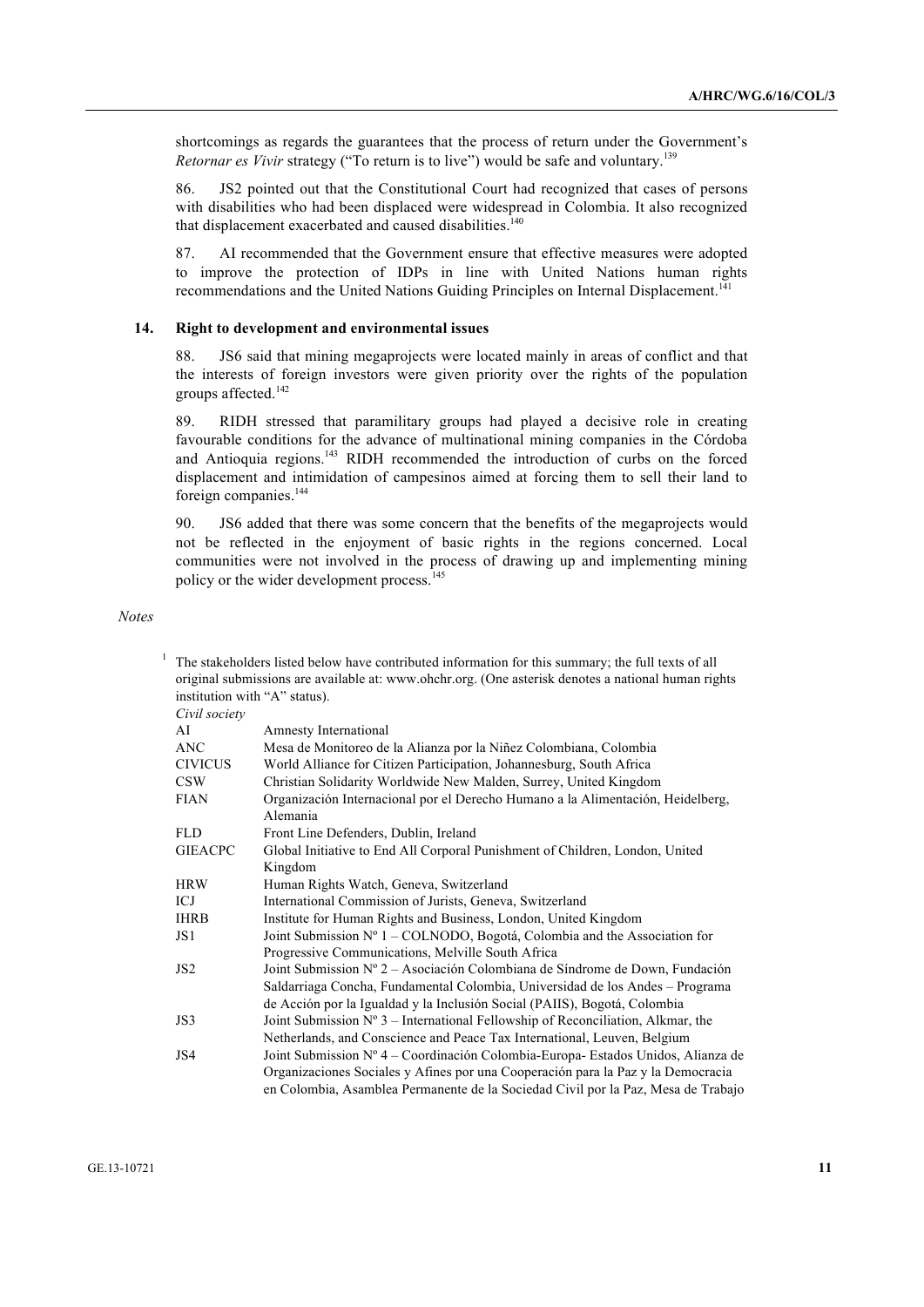Mujer y Conflicto Armado, Plataforma Colombiana de Derechos Humanos Democracia y Desarrollo, Colombia

|                | JS5                                                                                          | Joint Submission Nº 5 – ABColombia, ASK – Grupo de trabajo Suiza, Asociación                    |  |  |  |
|----------------|----------------------------------------------------------------------------------------------|-------------------------------------------------------------------------------------------------|--|--|--|
|                |                                                                                              | Paz con Dignidad – España, BMI – Bethlehem Mission Immensee, Brot Fuer die                      |  |  |  |
|                |                                                                                              | Welt, Caritas Norway, CCFD - Comité Catholique contre la Faim et pour le                        |  |  |  |
|                |                                                                                              | Développement - Terre Solidaire, CETRI - Centro tricontinental, Church of Sweden,               |  |  |  |
|                |                                                                                              | Civis - Asociación Civis, CNCD-11.11.11, Cooperaccio, Cordaid, Diakonia Suecia,                 |  |  |  |
|                |                                                                                              | DIAL - Diálogo Interagencial en Colombia, Diözesanrat der Katholiken im Bistum                  |  |  |  |
|                |                                                                                              | Aachen, Federación Luterana Mundial, FOKUS - Forum for Women and                                |  |  |  |
|                |                                                                                              |                                                                                                 |  |  |  |
|                |                                                                                              | Development, FOS - Socialistische Solidariteit, ISI - Iniciativa Solidaria                      |  |  |  |
|                |                                                                                              | Internacionalista, Justicia por Colombia. KOLKO - Menschenrechte für Kolumbien,                 |  |  |  |
|                |                                                                                              | Kommission Gerechtigkeit, Frieden und Bewahrung der Schoepfung der Deutschen                    |  |  |  |
|                |                                                                                              | Franziskanerprovinz, Misereor, MMM - Mensen met een Missie, OIDHACO -                           |  |  |  |
|                |                                                                                              | Oficina Internacional de Derechos Humanos - Acción Colombia, OMCT -                             |  |  |  |
|                |                                                                                              | Organisation Mondiale Contre la Torture, PBI Colombia - Peace Brigades                          |  |  |  |
|                |                                                                                              | International, Rete Italiana di Soliadrieta Colombia Vive!, RIDH - Red Internacional            |  |  |  |
|                |                                                                                              | de Derechos Humanos, SOLSOC - Solidarité Socialiste, SweFOR - The Swedish                       |  |  |  |
|                |                                                                                              | Fellowship Of Reconciliation, SWISSAID, The Swedish Foundation for Human                        |  |  |  |
|                |                                                                                              | Rights, Trocaire, WOLA - Washington Office on Latin America                                     |  |  |  |
|                | JS6                                                                                          | Joint Submission Nº 6 - Familia Franciscana de Colombia, Franciscans International,             |  |  |  |
|                |                                                                                              | Movimiento Campesino de Cajibío, Fundación Franciscana Tomás Moro                               |  |  |  |
|                | JS7                                                                                          | Joint Submission Nº 7 – Corporación Mujeres Al Borde y la Iniciativa por los                    |  |  |  |
|                |                                                                                              | Derechos Sexuales                                                                               |  |  |  |
|                |                                                                                              |                                                                                                 |  |  |  |
|                | JS8                                                                                          | Joint Submission Nº 8 - 1. MADRE, Taller de Derechos Humanos Internacionales de                 |  |  |  |
|                |                                                                                              | la Mujer (IWHR) de la Facultad de Derecho de la Universidad de la Ciudad de Nueva               |  |  |  |
|                |                                                                                              | York (CUNY), CORPORACIÓN HUMANAS, European Center for Constitutional                            |  |  |  |
|                |                                                                                              | and Human Rights, Taller de Vida y Women's Link Worldwide                                       |  |  |  |
|                | RIDH                                                                                         | Red Internacional de Derechos Humanos, Ginebra, Suiza                                           |  |  |  |
|                | <b>RSF</b>                                                                                   | Reporters sans frontières, Paris, France                                                        |  |  |  |
|                | <b>STP</b>                                                                                   | Society for Threatened Peoples, Göttingen, Germany                                              |  |  |  |
|                | <b>IHRC-OU</b>                                                                               | International Human Rights Clinic of the University of Oklahoma College of Law,                 |  |  |  |
|                |                                                                                              | Oklahoma, United States.                                                                        |  |  |  |
| $\overline{2}$ | JS5, para. 6.                                                                                |                                                                                                 |  |  |  |
| 3              | See AI, page 1, HRW, page 1, JS4, page 15 and RIDH, paras. 1-2.                              |                                                                                                 |  |  |  |
| 4              | CSW page 1.                                                                                  |                                                                                                 |  |  |  |
| 5              | JS4, page 14.                                                                                |                                                                                                 |  |  |  |
| 6              | JS4, page 14.c.                                                                              |                                                                                                 |  |  |  |
| $\tau$         | JS4, page 14.                                                                                |                                                                                                 |  |  |  |
| 8              | JS4, page 15.                                                                                |                                                                                                 |  |  |  |
| 9              | See AI, page 1, ANC para. 31, JS5, para. 5, JS6, paras. 39–40, RIDH, page 5 and RSF, page 3. |                                                                                                 |  |  |  |
| 10             | JS6, paras. 8-9. See also AI, pages 2 and 5, CSW page 1, JS4, page 5 and JS5, para. 3.       |                                                                                                 |  |  |  |
| 11             | ICJ, para. 19. See also FIAN, page 5 and JS5, para. 26.                                      |                                                                                                 |  |  |  |
| 12             |                                                                                              |                                                                                                 |  |  |  |
| 13             | RIDH, para. 5.                                                                               |                                                                                                 |  |  |  |
| 14             | JS5, para. 29. See also AI, page 3 and HRW, page 1.                                          |                                                                                                 |  |  |  |
| 15             | HRW, pages 1-2.                                                                              |                                                                                                 |  |  |  |
| 16             | HRW, page 5.                                                                                 |                                                                                                 |  |  |  |
| 17             |                                                                                              | STP, para. 6. See also FLD, para. 11, HRW, page 4, IHRC-OU, pages 3, 5 and 6 and JS5, para. 17. |  |  |  |
|                | HRW, page 5.                                                                                 |                                                                                                 |  |  |  |
| 18             | JS4, pages 9-10. See also CIVICUS, para. 3.4, FIAN, page 4 and JS8, para. 14.                |                                                                                                 |  |  |  |
| 19             | AI, page 2.                                                                                  |                                                                                                 |  |  |  |
| 20             | IHRB, page 2.                                                                                |                                                                                                 |  |  |  |
| 21             | JS4, page 12.                                                                                |                                                                                                 |  |  |  |
| 22             | AI, page 3.                                                                                  |                                                                                                 |  |  |  |
| 23             | HRW, pages 2-3.                                                                              |                                                                                                 |  |  |  |
|                |                                                                                              |                                                                                                 |  |  |  |

- <sup>24</sup> ICJ, paras.  $6-9$ . See also AI, page 2 and JS5, paras.  $30-34$ .
- <sup>25</sup> HRW, page 5. See also ICJ, para.  $21.v$ .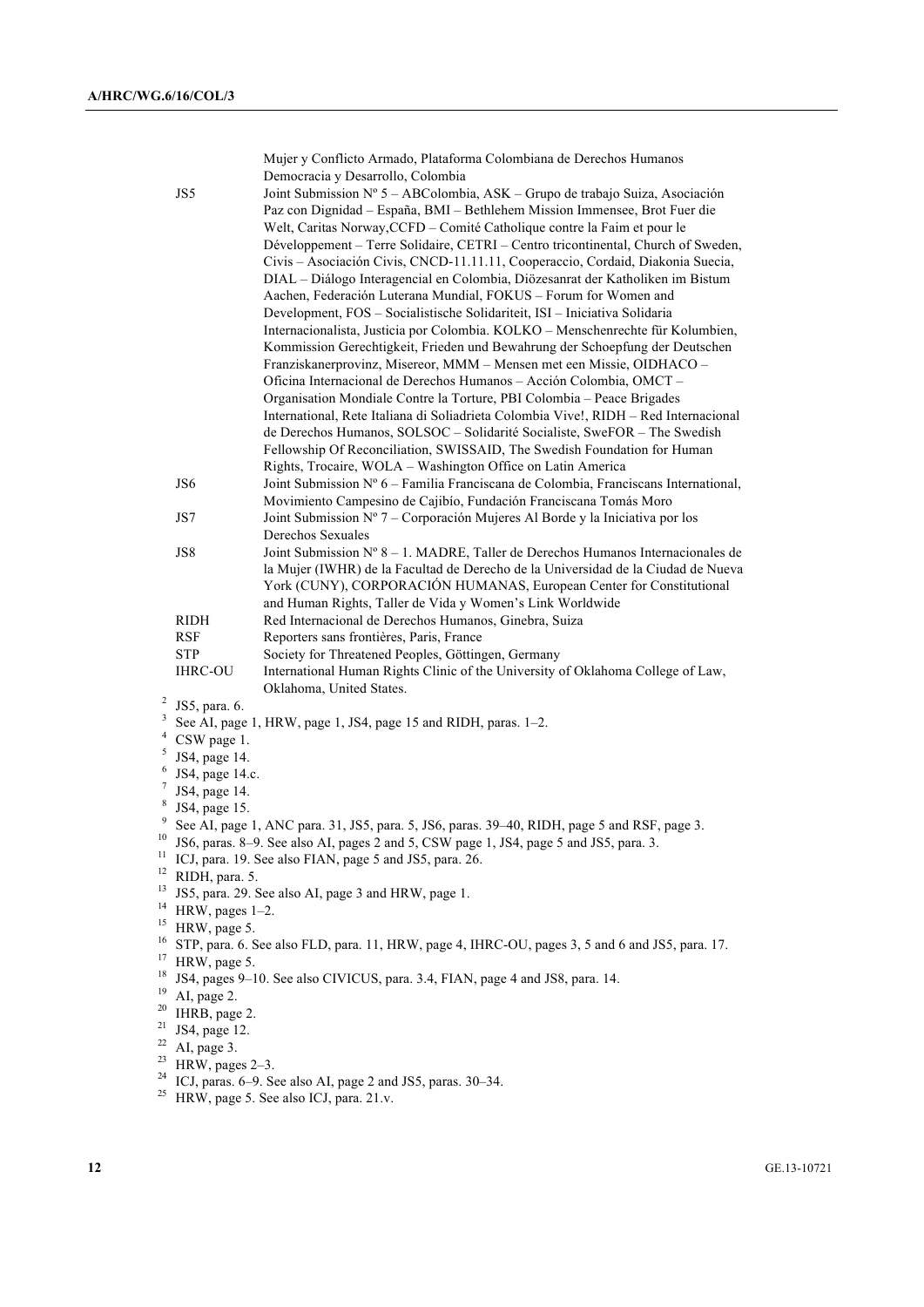- $^{26}$  JS6, paras. 10–11.<br><sup>27</sup> JS6 para 18.3
- JS6, para. 18 a.
- JS3, para. 2. See also JS4, page 5 and JS5, para. 48.
- JS3, para. 13. See also JS5, para. 49.
- IHRB, page 2.
- FLD, para. 7. See also AI, page 1, IHRB, page 2, JS5, para. 42 and JS6, para. 22.
- FLD, para. 20. See also JS4, page 11, JS5, para. 43, JS6, paras. 23–25 and 28 a and 28 d.
- JS6, para. 6.
- JS5, para. 1.
- ICJ, para. 21.viii. See also JS5, para. 2.
- <sup>36</sup> CIVICUS, para. 5.4.
- STP, paras. 8–9. See also JS5, para. 58.
- JS4, page 14.
- JS4, page 4. See also JS5, para. 12 and AI, page 4.
- JS5, para. 14.
- JS4, page 4.
- AI, page 3.
- ANC, para. 24. See also JS4, page 6 and JS5, para. 7.
- RIDH, page 5.
- JS4, page 7. See also AI, page 3, CSW, page 1 and JS5, paras. 8–9.
- $^{46}$  RIDH, page 5. See also FLD, para. 21.1.
- JS4, page 4. See also JS5, para. 10.
- JS4, page 5.
- JS4, page 5.
- JS5, paras. 24–25.
- JS8, para. 2. See also AI, page 2, HRW, page 4, JS4, page 5 and JS5, para. 21.
- JS8, para. 3. See also AI, page 4 and JS7, paras. 1–14.
- JS8, para. 4. See also HRW, page 4 and IHRC-OU, page 2.
- $54 \text{ JSS}, \text{para}. 7.$
- JS8, para. 19. See also AI, page 5.
- JS7, para. 21. See also JS7, para. 17, HRW, page 5, JS1, paras. 3–7 and 15, JS5, para. 22.
- AI, page 5.
- <sup>58</sup> IHRC-OU, page 2.
- JS7, para. 26.
- JS2, para. 12.
- JS2, para. 15.
- ANC, para. 29.
- CSW, page 2.
- ANC, para. 15. See also GIEACPC, para. 2.2.
- <sup>65</sup> GIEACPC, para. 1.3.
- ANC, para. 19.
- ANC, para. 21.
- ANC, para. 22.
- JS5, para. 31.
- JS5, para. 32. See also AI, page 4.
- AI, page 2. See also ICJ, para. 2.
- JS4, page 11. See also JS5, para. 27.
- JS4, page 11.
- JS4, page 11.
- JS8, para. 12.
- JS8, para. 13.
- JS8, para. 21.
- ICJ, para. 3.
- 
- ICJ, para. 4.
- ICJ, para. 21.ii.
- RSF, page 3.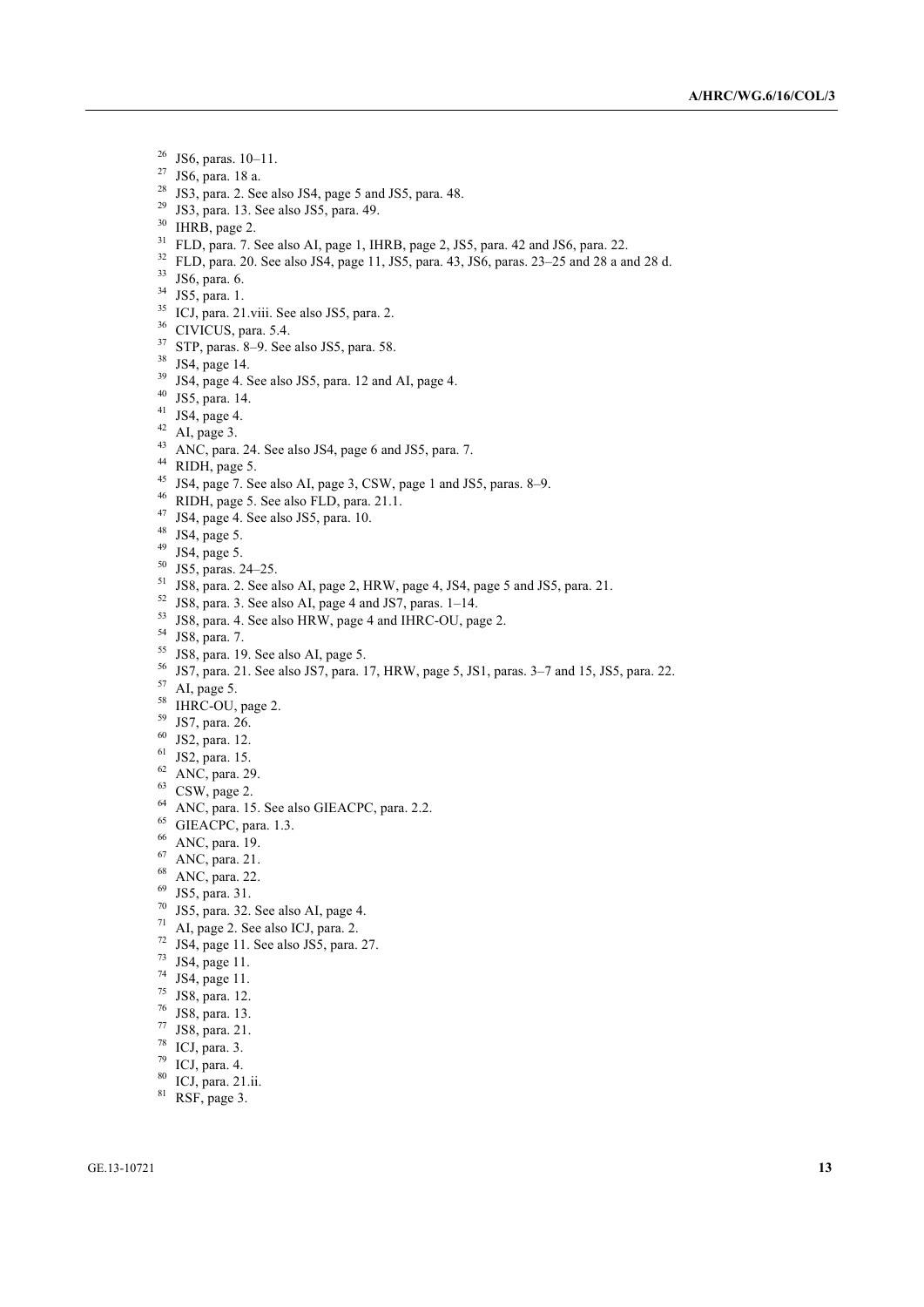- ANC, para. 34.
- ANC, para. 6.
- CSW, page 1.
- CSW, page 2.
- RSF, page 1.
- RSF, page 2. See also CIVICUS, paras. 4.1–4.2 and JS5, para. 45.
- RSF, page 2. See also CIVICUS, paras. 4.3–4.4.
- CIVICUS, para. 4.5.
- CIVICUS, para. 5.3. See also RSF, page 4.
- JS1, para. 8.
- JS1, para. 9.
- JS1, para. 14.
- JS5, para. 46. See also CIVICUS, para. 3.8 and HRW, page 3.
- JS5, paras. 38–41. See also AI, page 1, CIVICUS, paras. 3.1–3.5, FLD, para. 15, ICJ, paras. 17–18 and JS4, page 6.
- JS4, page 5.
- JS4, page 6. See also AI, pages 2–3 and FLD, paras. 3–6.
- AI, page 5.
- FLD, para. 21.3.
- JS4, page 12.
- JS4, page 12. See also JS5, paras. 50–51.
- ANC, para. 4.
- ANC, para. 9.
- FIAN, page 2.
- $^{105}$  FIAN, page 5.
- FIAN, page 2.
- FIAN, page 1.
- FIAN, page 1.
- JS5, para. 52. See also FIAN, pages 3 and 4.
- JS5, para. 53.
- ANC, para. 7.
- JS7, para. 2.
- JS7, para. 3. See also JS4, page 13.
- JS7, para. 4.
- JS7, para. 7.
- JS7, para. 8.
- $^{117}$  JS4, page 13.
- <sup>118</sup> JS4, page 13.
- <sup>119</sup> IHRC-OU, page 4.
- IHRC-OU, page 4.
- JS2, para. 2.
- JS2, para. 5.
- JS2, para. 3.
- JS5, para. 55.
- STP, para. 2.
- STP, para. 5.
- 
- See AI, page 4, CIVICUS, paras. 3.6–3.7, JS5, para. 57 and STP, pages 1 and 4.
- STP, para. 3.
- <sup>129</sup> IHRC-OU, page 2.
- CSW, page 3.
- <sup>131</sup> IHRB, page 4. See also JS5, para. 58 and STP, para. 7.
- <sup>132</sup> IHRC-OU, page 6.
- <sup>133</sup> IHRB, page 4. See also IHRC-OU, page 6.
- IHRC-OU, page 6.
- <sup>135</sup> JS5, para. 20.
- JS5, para. 15.